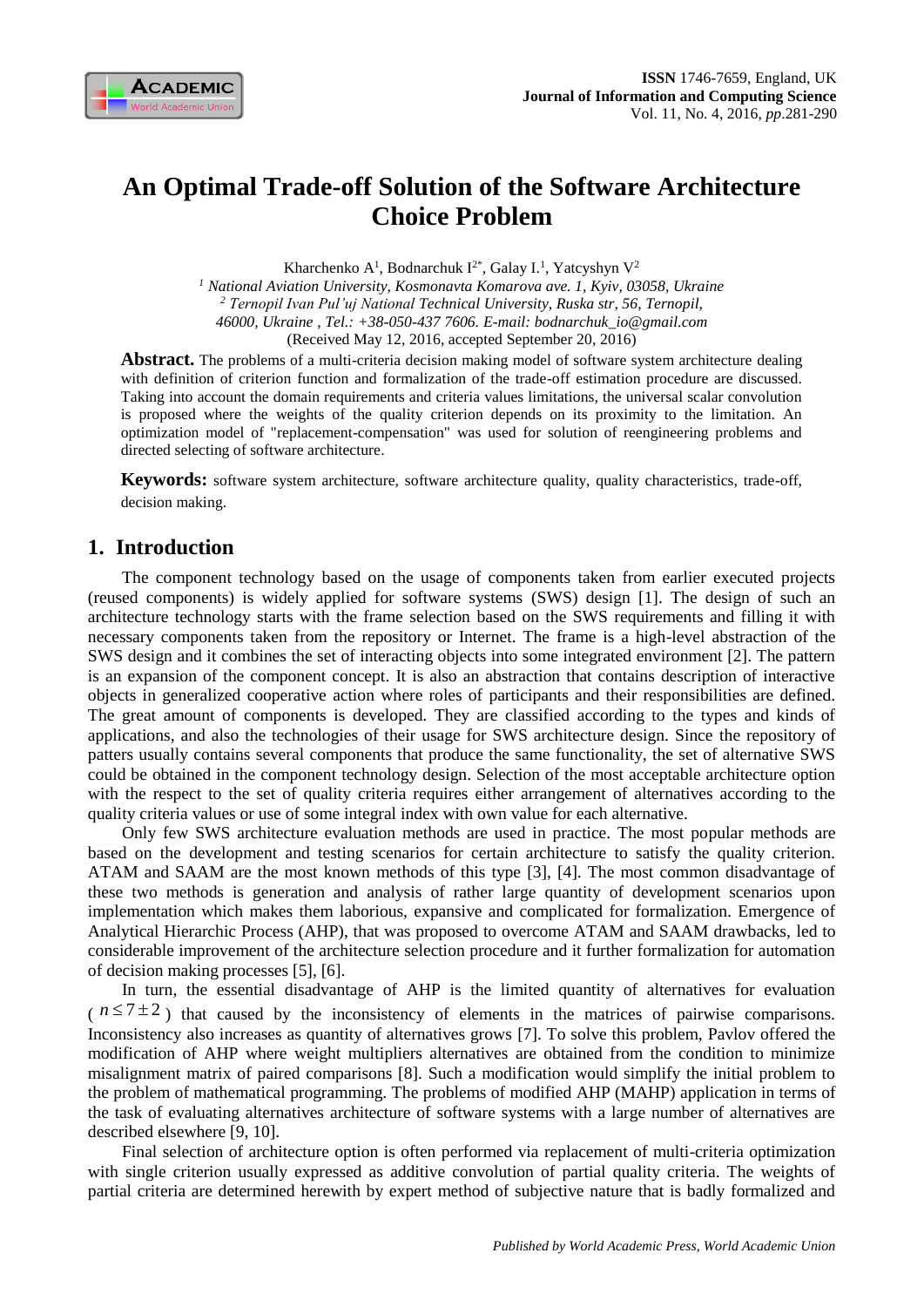could be a source of additional errors. The trade-offs made between criteria are also remain hidden when scalar convolution is used. The acceptable structure of scalar convolution should be first selected. In order to reduce the subjective influence on the weights of quality criteria selection and to take into the account requirements of subject area, formalized methods of partial criteria weighting should be applied. By using universal scalar convolution [11] in this report, the objective function that depends on the measure of situation tension and determined by proximity of criteria values to their limits is optimized. The iterative procedure of simplex planning is used for formalization of criteria weighting process. The other important problem is mathematical formalization of SWS reengineering processes for optimal utilization of required resources. To address this issue, we used "replacement-compensation" procedure and optimization model of software architecture (SWA) alternatives' quality criteria changes definition in this report. These changes can reflect changes of requirements to the architecture.

# **2. Problems of software architecture multi-criteria selection**

The scheme of the evaluation problem and multi-criteria SWS architecture selection from the set of alternatives is shown on the Fig. 1.

The following denotations are used:  $K_j^1$ ,  $j = 1$ ,  $p$  are quality criteria of SWS itself, defined according to the ISO/IEC 25010 requirements in terms of standard;  $K_i^2$ ,  $i = 1, n$  are architecture quality criteria defined from the set of  $K_j^1$ ,  $j = 1, m$  using SQFD (Software Quality Function Deployment) method or pairwise comparisons method [7].  $K^0$  is integral quality criterion of SWS;  $R_i$ ,  $i = 1, n$  are given limits of architecture quality criteria;  $A_i$ ,  $i = \overline{1,m}$  are alternative architectures. Since the set of criteria  $\{K_i^2\}$  is obtained from the set  $\{K_j^1\}$  then the level of quality criteria of SWS can be excluded from the discussion.

The comparative assessments of alternatives  $\{A_i\}$  for each criterion  $K_i^2$ ,  $i = \overline{1,n}$  can be obtained from the AHP or Modified AHP (MAHP).

Their applications are described in details elsewhere [5], [10]. The difference between MAHP and AHP is that first method determines the alternatives assessments by quality criteria solution from the condition of a minimum degree of consistency of the matrix of pairwise comparison. This approach allows expanding the limits of AHP application for greater quantity of alternatives (criteria)  $(n \leq 30)$  [10]. The weights of criteria are determined with expert method by calculating the integral criterion of alternatives' quality with applying of scalar convolution.



Fig.1. General description of the problem of multi-criteria software architecture evaluation.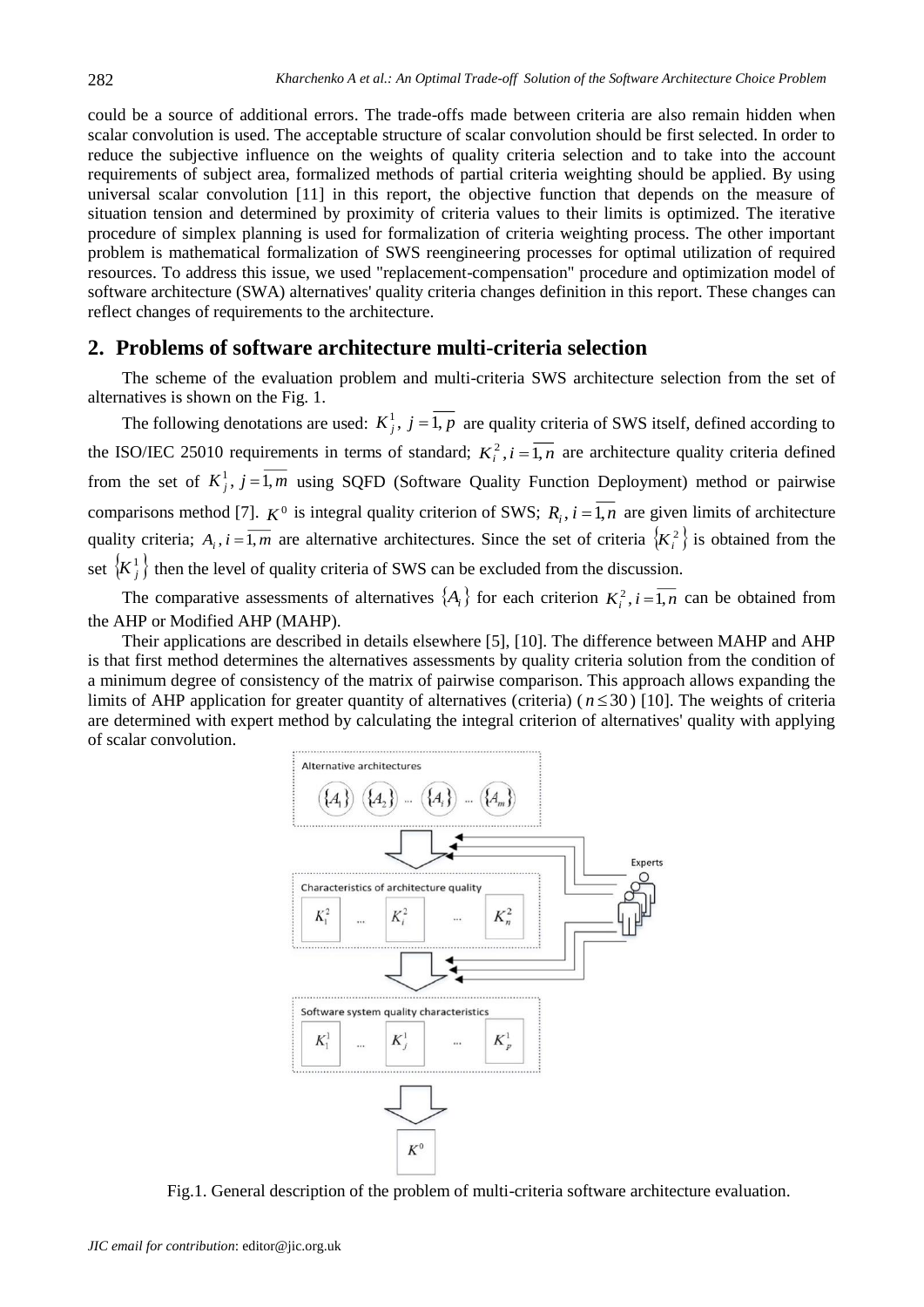Usually an expert evaluation of the SWA general quality is performed by a few groups of professionals, which have different opinions on the level of individual quality influence. The indices of competency  $(\beta_1, \beta_2, ..., \beta_r), \sum_{i=1}^r \beta_i = 1, \ \beta_1 \geq 0$ assessments and to reach the trade-off. Every group then forms matrices of pairwise comparisons for quality assessments  $\ldots, \beta_r$ ,  $\sum_i \beta_i = 1$ ,  $\beta_1 \geq 0$  for each group are assigned to improve the authenticity of their criteria and calculates the weights of criteria  $\{\alpha_i^s\}$ ,  $i = \overline{1, n}$ ;  $s = \overline{1, r}$  using AHP; where *r* is the experts' group number. Compromise decision can be reached as a geometric mean  $\alpha_i = \sqrt[r]{\alpha_i^1 \cdot \alpha_i^2 \cdot \ldots \cdot \alpha_i^r}$  or as average mean taking into account the competency indices of the experts groups  $\alpha_i = \sqrt[n]{\alpha_{i1}^{\beta_1} \cdot \alpha_{i2}^{\beta_2} \cdot \ldots \cdot \alpha_{ir}^{\beta_r}}$ ,  $i = 1, n$ . However in the case of significant assessment differences, such a mean cannot lead to the trade-off of interests. According to data represented in Table 1 [10], the values of criteria weights in evaluating alternative architectures differ more than twice when acquired from different groups of professionals.

The usage of averaged values for assessments of criteria weights cannot ensure the trade-off in this case, and application of linear convolution for assessment of alternative SWA for choosing the best among them can be incorrect. Therefore it is necessary to take into account the possibility of requirements change to SWA during the design process and, respectively, change of quality requirements weights during the SWA selection.

| <b>Quality attributes</b> | <b>Stakeholders</b> |       |           |                          |
|---------------------------|---------------------|-------|-----------|--------------------------|
|                           | developers          | users | customers | <b>Generalized value</b> |
| Modifiability             | 0,216               | 0,294 | 0,184     | 0,280                    |
| Scalability               | 0,087               | 0,092 | 0,038     | 0,082                    |
| Performance               | 0,052               | 0,117 | 0,087     | 0,097                    |
| Cost                      | 0,245               | 0.019 | 0,272     | 0,135                    |
| Development effort        | 0,245               | 0.019 | 0,272     | 0,135                    |
| Portability               | 0,050               | 0,155 | 0,053     | 0,094                    |
| Ease of install           | 0.106               | 0,304 | 0,093     | 0.177                    |

Table 1.Weights of quality criteria

At the same time, the usage of linear additive scalar convolution for approximation of objective function causes a number of problems. It can be treated as linear regression that is approximate representation of criterion function in small neighbourhood of "work points". To ensure more accurate representation of criterion function as well as to take into account the proximity of partial criteria values to their limits it is necessary to use nonlinear function in respect to partial criteria. We propose to use universal scalar convolution [11] to solve above listed problems.

#### **3. Analysis of alternatives ranging sensitivity and selection of criterion function for architectures assessment**

Most methods for SWA assessment include evaluation of separate quality criteria and integral evaluation of the criteria totality [8], [9], [13]. Moreover, the integral assessment is carried out by calculation of the value function as linear convolution of partial criteria. It is during the decision selection when some problems arise related to complexity of quality criteria weights determination, especially when their values for some criteria are close enough. It is also necessary to take into account the possibility of quality requirements changes during the SWA design that will lead to criteria weights change. The later will cause the reordering of ranged alternatives and as a result changing the decision on alternative architecture selection.

Therefore it is necessary to examine the sensitivity of the decision and probable trade-offs between quality criteria when taking into account possible quality requirements changes and for the selection of most stable for these changes decision on architecture.

The decision sensitivity problem of changes in weights making quality criteria and determination of trade-offs in SWA assessment and selection problem was initially described by L. Zhu et al [13], however there were proposed no methods for the problem analysis. This can be explained by the fact that most used methods for SWA analysis, such as ATAM and others scenario based methods, are not quantitative. At the same time, quantitative methods, such as CBAM [15] and AHP [7] can be used to solve this problem. In the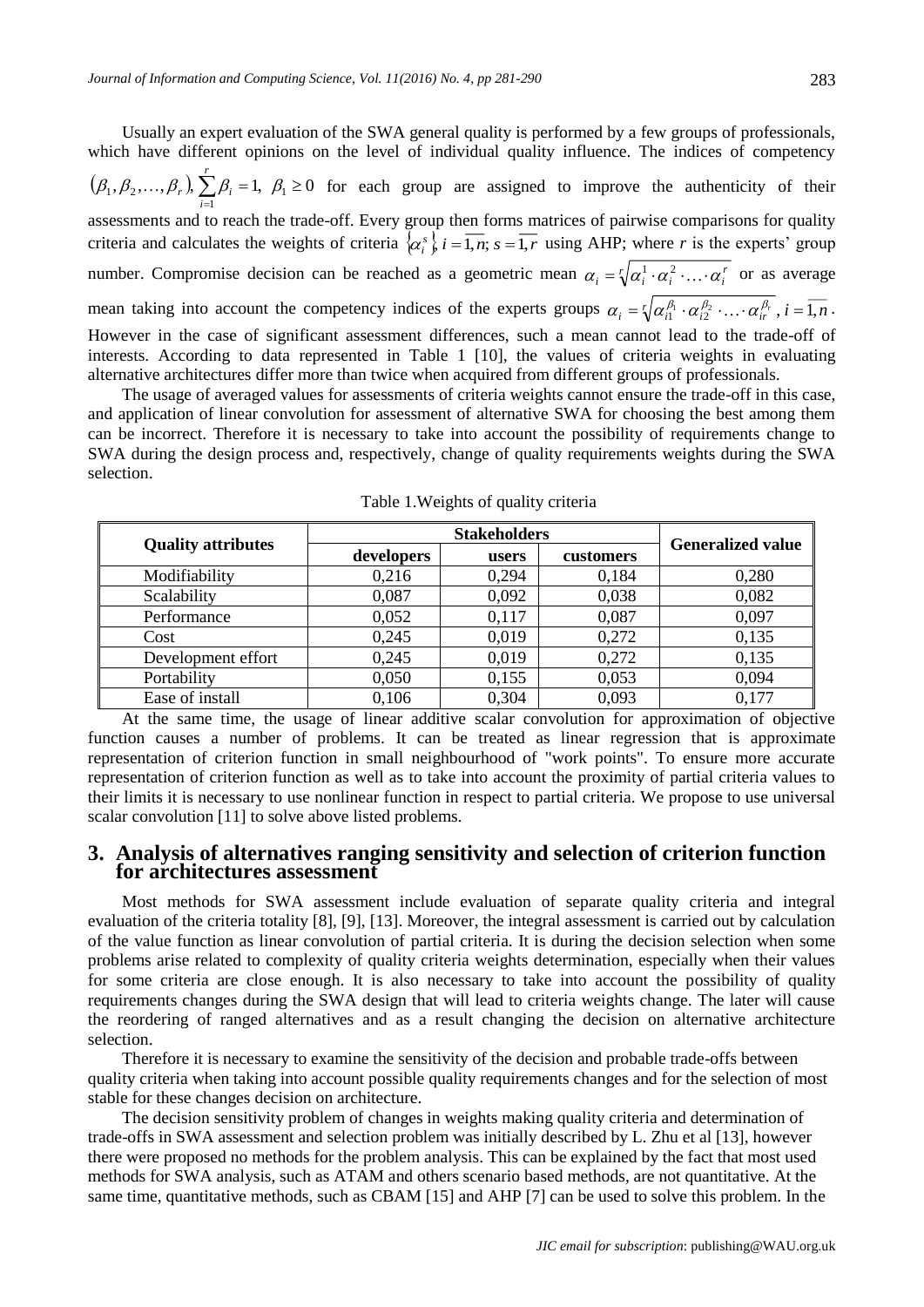CBAM method customers can determine dependencies between costs for reaching of given values of quality criteria for certain architecture alternative and quality requirements using the function of the utility and then to carry out calculations for evaluating of alternatives and choosing the best one [5]. But as it denoted in [6] it quite difficult to acquire the function of the utility from customers. Thus using of CBAM for the solution of this problem is challenging.

Another perspective method is AHP that gives possibility to obtain assessments of alternative relatively to all quality criteria and applying scalar convolution of criteria to gather the assessments for their totality. It allows to range alternatives according to values of partial quality criteria and integral quality criterion and to investigate possible changes in the order of ranging.

#### **3.1. Sensitivity analysis of alternatives' ranging to changes of the quality criteria weights**

Let's discuss the sensitivity of decisions obtained with applying of AHP to changes of the quality criteria weights.

Let's assume that we know the weights of alternatives' quality criteria  $\{\alpha_i\}$ , and architectural alternatives  $\{A_i\}$  are ranged according to the assessments, determined by AHP. The equation for estimating the minimal change of absolute value of quality criterion's weight, such that alternatives  $A_i$  and  $A_j$  will change the order to the opposite, is as follows:

$$
D'_{s,i,j} = \frac{|J_i - J_j|}{|K_{js}^2 - K_{is}^2|} \cdot \frac{100}{\alpha_s}
$$
 (3.1)

Here  $D'_{s,i,j} (s = \overline{1,m2}; i, j = \overline{1,n}, i \neq j)$  is a minimal change of weight of quality criterion  $K_s$  that changes the order of neighbor alternatives  $A_i$  and  $A_j$  to opposite;  $J_i$  and  $J_j$  are values of integral quality index for  $i^{\text{th}}$  and  $j^{\text{th}}$  alternatives. The smallest value of  $D'_{s,i,j}$  shows that the weight of attribute  $K_s$  is critical to the changes of assessments in pairwise comparisons. This expression can be also used in case of change requirements to the SWS during the design process that can lead to changes of weights relatively quality criteria.

Some values of  $D'_{s,i,j}$  that can change the order of ranged neighbor alternatives may be available for each quality attribute. Most sensitive and most critical decision corresponds to the smallest value of  $D'_{s,i,j}$ . Thus, it is more advisable to select not the best quality criterion decision when making decision but that, for which  $D'_{s,i,j}$  will not be critical to change of criterion's weight.

The smallest values of  $D'_{s,i,j}$  that can cause the change of assessments of alternatives obtained according to Eq. (3.1) are shown in the Table 2.

| <b>Quality attribute</b> | Alternative i | Alternative j | <b>Smallest change</b> |
|--------------------------|---------------|---------------|------------------------|
| Performance              |               |               |                        |
| Cost                     |               |               |                        |
| Development effort       | A l           | A2            |                        |
| Portability              | ΑI            |               |                        |
| Ease to install          |               |               | 13.5                   |
| Scalability              | A2            | A             |                        |
| Modifiability            |               |               |                        |

Table 2.The smallest change of quality criteria's weights for change in the order of ranging

The numbers in the table 2 are in percents from the absolute value of quality attribute's weight. As we can see, the portability has second smallest weight among quality attributes and simultaneously this attribute is most sensitive to the changes. Thus the analysis of sensitivity allows determination of the quality attributes' weights limits when the requirements of subject area are changed. The change of requirements can occur both during SWS design and during reengineering process. In case these changes are within of defined limits the current order of ranged alternatives will not change.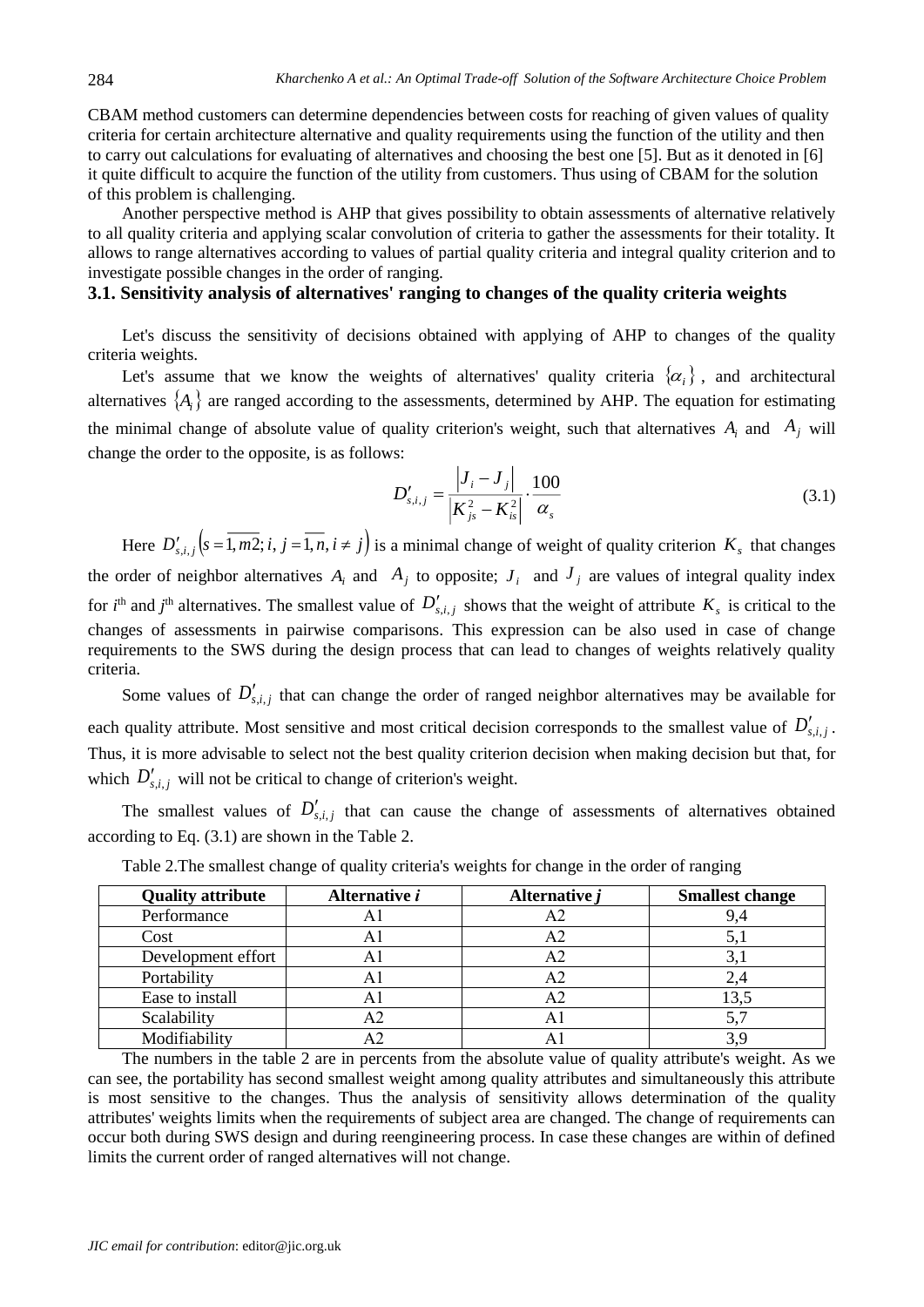#### **3.2. Selection of criterion function and determination of trade-offs schemes**

The criterion function should be selected with taking into account the problem's specific principle that individual decision makers guided by and accepted schema of trade-offs.

It is known that multi-criteria decision must be made in the Pareto region (which is the region of tradeoffs) because the improvement of one criterion in it can be made via decline of others. Most often Pareto region for convex set of criteria values will be determined by the following equation.

$$
X = \bigcup_{x \in X_{\alpha}} \arg \min_{x \in X} \sum_{j=1}^{m} \alpha_j K_j(x)
$$
 (2.2)

where  $X_{\alpha}$  is the domain of solutions,  $K_j$  are values of partial criteria,  $\alpha = \{\alpha_j\}_{j=1}^m$  $\alpha = {\alpha_j}_{j=1}^m$  is a parameter defined on the set:

$$
X_{\alpha} = \left\{ \alpha \Big| \sum_{j=1}^{m} \alpha_j = 1, \ \alpha_j \ge \right\}_{j=1}^{m}
$$
 (2.3)

Multi-criteria solution can be obtained from (2.2) for certain values of  $\alpha_j$ , defined by individual decision maker on the base of made trade-offs.

For taking into account limits for criteria values lets write down the criterion function (2.2) for the case =  $\gamma$   $\alpha$  :  $\alpha$  : *m*

of minimization as follows: 
$$
Q(A) = \sum_{j=1}^{m} \alpha_j (R_j - K_j(A))
$$
.

For the possibility to compare partial criteria of different nature we will number them with values of limits:

$$
Q(A) = \sum_{j=1}^{m} \alpha_j \left( 1 - \overline{K}_j(A) \right)
$$
 (2.4)

This transformation is monotonous and according to Hermeier theorem any monotonous transformation does not change the results of comparison [11]. Thus we can represent the model of optimal architecture choice as follows:

$$
A_{opt} = \arg\min_{A_i \in A} \sum_{j=1}^{m} \alpha_j \left(1 - \overline{K}_j(A_i)\right) i = \overline{1, n}
$$
 (2.5)

where A is a set of alternative architectures  $A = \{A_i\}, i = \overline{1, n}$ .

Criterion function (2.5) has a number of disadvantages. Firstly, it is only linear approximation in small neighborhood while parameters  $\{\alpha_i\}$  have content of partial derivatives of criterion function at criteria. Application the criterion function (2.4) can lead to significant errors in decisions when expanding the domain of definition. Thus we propose using nonlinear criterion function taking into account the principle "further from limits":

$$
Q(A_i) = \sum_{j=1}^{m} \alpha_j \left(1 - \overline{K}_j(A_i)\right)^{-1}, i = \overline{1,n}
$$
 (2.6)

This function is nonlinear relatively quality criteria and when values of some criteria are close to their limits the minimax model of decision making will be implemented:  $A_{opt} = \arg\min_{A_i \in A} \max_{j=1,m} K_j(A_i)$  $=$  arg min max  $\Lambda_j(A_i)$ .

The model of integrational optimality is used:  $A_{opt} = \arg\min_{A_i \in A} \sum_{j=1}^{m} \alpha_j (1 - \overline{K}_j(A_i))$ ┌  $=$  arg  $\lim_{A_i \in A} \sum_i \alpha_i$   $\mu$  – *j*  $A_{opt}$  = arg  $\min_{A_i \in A} \sum_{j=1}^n \alpha_j (1 - K_j) (A_i)$ arg min  $\sum_{i=1}^{m} \alpha_i (1 - \overline{K}_i(A_i))^{-1}$  for the situations

when the criteria's values are far from limits.

If some criteria that can be both minimized and maximized, then (2.6) will appear as follows:  $\mathcal{L}(A_i) = \sum_{i \in L} \alpha_j \left(1 - \overline{K}_j(A_i)\right)^{-1} + \sum_{i \in L} \alpha_j \left(\overline{K}_j(A_i) - 1\right)^{-1}$ ᠆ е  $=\sum \alpha_i (1-K_i(A_i))^{-1} + \sum \alpha_i (K_i(A_i)-1)^{-1}, i=$ 1  $J \subset L_1$  $(1-\overline{K}_{i}(A_{i}))^{-1} + \sum \alpha_{i} (\overline{K}_{i}(A_{i})-1)^{-1}, i = \overline{1},$ *j L*  $j \left( \mathbf{\Lambda} \right) \left( A_i \right)$ *j L*  $Q(A_i) = \sum_i \alpha_i (1 - K_i(A_i)) + \sum_i \alpha_i (K_i(A_i) - 1)$ ,  $i = 1, n$ , where  $L_i$  is the set of criteria's indices for

minimization and  $L<sub>2</sub>$  set of criteria's indices for maximization.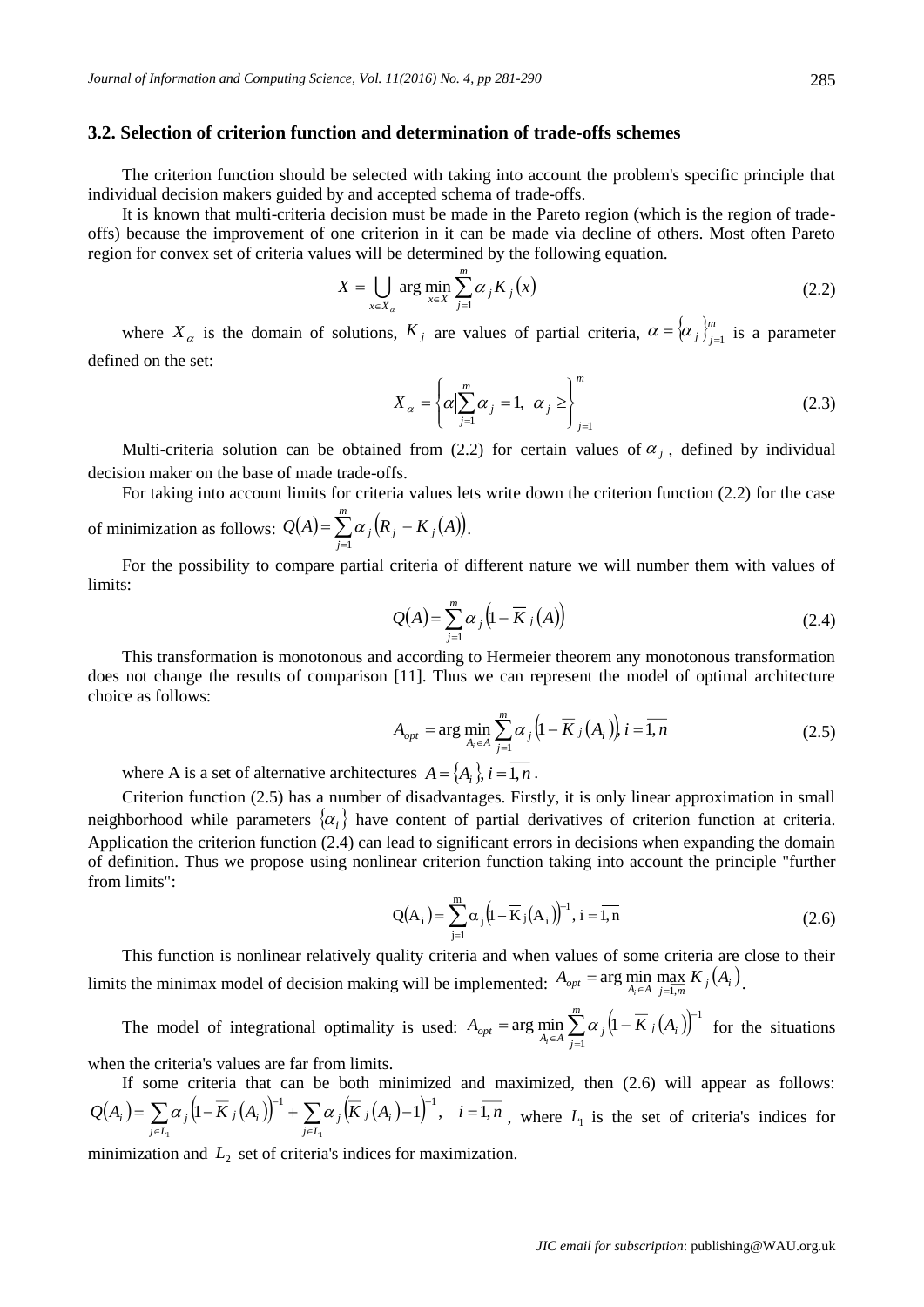To make optimal Pareto solution of choice for the problem of SWA selection on the set of criteria it is needed to determine  $\alpha_j$ , then substitute them into (2.6) and select the best alternative. As it was mention above, the use of expert technologies for criteria weights determination does not ensure acceptable compromise decision and could be a cause of extra errors. Thus for decision making we will apply dual iterative procedure where the individual decision maker obtains the solution from (2.6) for selected values of  $\alpha_j$ , analyzes obtained decision and, if needed, corrects values of  $\alpha_j$  is such a way, that obtained sequence of Pareto decisions will fall to its optimum. If the individual decision maker does not have any information about correlations between criteria, then initial value  $\alpha_j^0 = 1/m$ ,  $j = 1, m$  will be set and the equation (2.6) will be solved. On the next iteration we will build the regular simplex in the neighborhood of the point  $\alpha_j^0$ ; coordinates of the simplex's vertexes in m-dimensional space will be values of criteria weights  $\alpha_i^k = S_i^k$ *j*  $\alpha_j^{1k} = S_j^k$ , where  $k = 1, m$  is a number of simplex's vertex, *j* is a number of a criterion. We will calculate the value of criterion  $Q_i$  then for each value of weights  $\alpha_i^k$ ,  $k = 1, m$  $\alpha_j^{1k}$ ,  $k = 1, m$ . The vertex of the worst result simplex will be changed by its mirror reflection relatively to the middle of simplex opposite sites. Value of the criterion will be calculated in new vertex of simplex and the worst vertex will be determined again. This iteration procedure will be repeated until meeting the results set by the individual decision maker.

# **4. The method of multi-criteria choice of SWS architecture on the base of information about criteria comparability**

#### **4.1. Comparability under replacement during alternatives' assessments correction**

Some alternative can be preferable for multi-criteria choice of SWA despite the fact it is not the best for all quality criteria. The problem arises when characteristics of such SWA must be correlated in order to introduce the best alternative during system's reengineering, and when requirements of subject area are changed. In this case the modification of selected architecture alternative is carried out in such a way that that it was the best for all criteria. The method of SWA multi-criteria choice based on the data about criteria comparability is one of these methods [14].

When using SWA method during the first step, based on the additional information about supremacies on the set of criteria  $K = \{K_i\}$ ,  $i = \overline{1,n}$ , the relation of criteria comparability by importance of *S* will be built. Based on assumed concept of comparability the rule T will be deducted then, which allows building the relation of supremacy  $R(P,T)$  on the set of criteria's assessments  $E^m$  and its further narrowing. The resulting relation includes introduced relations of pairwise comparability and belongs to the class of rational transitive relations. The final structure of the result relation of supremacy R in the space of criteria's assessments is defined by the structure of the relation of comparability.

Let's discuss the method of comparison by replacement.

The relations of supremacy are based on the local information about the criteria's importance. When building these relations the axiomatic approach offered by V. Podinovskiy is applied [12].

The concept of comparability under replacement is not reduced to any structuring benefits of supremacies for all set of alternatives  $\{A^n\}$  but only shows for any alternative *t* the possibility of compensation (by supremacy) of any change of criteria  $K_r$  by some change of criteria  $K_s$ .

The concept of comparability under replacement of criteria  $K_r$  and  $K_s$  is defined by the essence of these criteria and made trade-off relatively to their importance. The following definition of comparability by replacement is introduced in the paper [12]. If for the alternative  $A_i$  and for any  $\Delta s$  exists equipollent

alternative 
$$
A_{ic}
$$
 such that  $\overline{K}_{r}^{ic} = \overline{K}_{r}^{i} - \Delta r$ ,  $\overline{K}_{s}^{ic} = \overline{K}_{s}^{i} + \Delta rs$ ,  $\Delta rs = f(r, s, \overline{K}, \Delta r)$ ,  $\frac{\Delta r}{\Delta rs} > 0$ , then criteria  $K_{r}$ 

and  $K_s$  are comparable by replacement  $K_r$   $CK_s$ . Here  $K_i$  are the values of criteria and in the function  $f(r, s, K, \Delta r)$  made trade-offs are accounted relatively to the criteria weights. It is also assumed that for  $\Delta r \neq 0$ ,  $\Delta rs \neq 0$  and for  $\Delta r = 0$  it is true that  $\Delta rs = 0$ ,  $A_{ic} = A_i$ . Notably, the relation of comparability by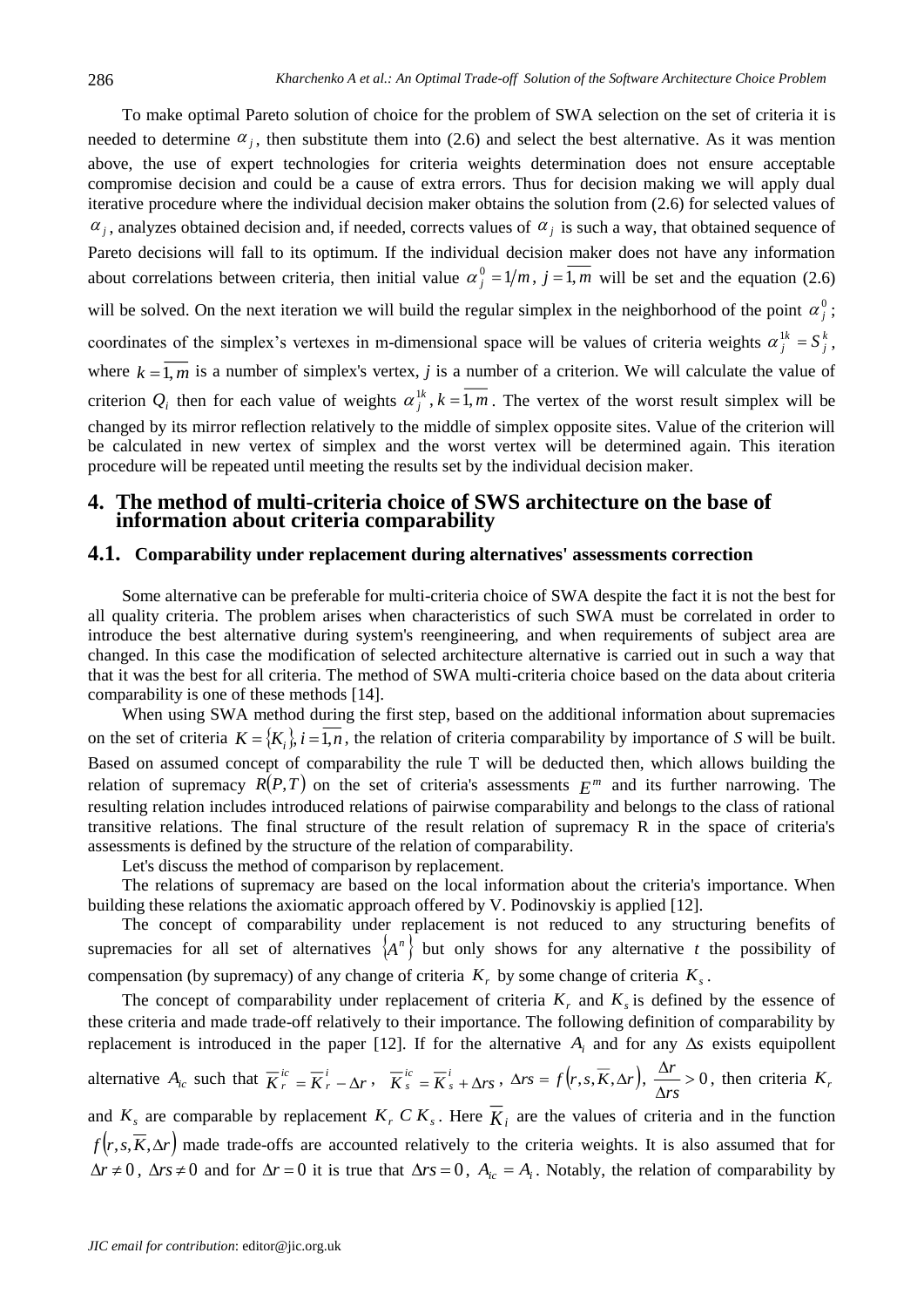replacement is symmetrical but is not transitive in general case. That is  $K_r C K_s$ ,  $K_s C K_r$  however  $K_r$  *C*  $K_s$ .

### **4.2. Case study of the described approach**

Let's consider a set of alternatives  $\{A_i\}$  with the estimated relative values of the qualitative criteria  ${K_{i,s}}$ . In case when some alternative has preferences over others while been the most acceptable, but its assessments on some criteria are not the best then a problem of optimal correction of those assessments using the "replacement - compensation" procedure will emerge. Firstly, the candidate for the best alternative has to be chosen. Then the values of the criteria on which this alternative is not the best are increased, by reducing at the same time the indicators on which it is the best. The optimization model of such substitution is constructed as a model of linear programming, solution of which gives us the necessary decision [14].

Let's consider the alternative  $A_i$  from the set  $\{A_i\}$ . Let  $K_r$  and  $K_s$  be  $r<sup>th</sup>$  and  $s<sup>th</sup>$  components of the quality criterion for such alternative. In this problem the correlation between the criteria differences can be represented as  $\Delta r$ ,  $\Delta rs = f(r, s, K, \Delta r)$ .

The goal is to make the alternative  $A_i$  more acceptable than the alternative  $A_j$  ( $i \neq j$ ) by replacing its components so that each component of  $A_i$  is not worse than the corresponding component of  $A_j$  ( $i \neq j$ ) and some components are even better. Thus if  $A_i^p$  is an alternative that replaces  $A_i$  by correcting  $K_r$  and compensation of  $K<sub>s</sub>$ , then the corresponding corrected values will be

$$
\overline{K}_r^{ip} = \overline{K}_r^{i} - \Delta_r, \ \overline{K}_s^{ip} = \overline{K}_s^{i} + \Delta_{si}, \ \Delta_{si} = f(r, s, \overline{K}, \Delta_r),
$$
\n(4.1)

where  $\overline{K}$  is a vector of criteria values.

The equation for the compensation replacement of the vector components  $\overline{K}^i$  for the alternative  $A_i$ , which we want to make more acceptable than  $A_j$  can be written as:

$$
\Delta \overline{K}_r^{i_{r_z}} = C_r^{i_{r_z}} \cdot \Delta K_r^i, r_z \in R_i^2(r), r \in R_i^1,
$$
\n(4.2)

where  $\Delta \overline{K}_r^{ir_z}$  is a possible decrease of the component  $\overline{K}_r^i$  for the sake of increase  $\overline{K}_{r_z}^i$ ;

 $R_i^1$  is a set of indices *r*, for which  $\overline{K}_r^{iz} > \overline{K}_r^j$ ,  $j = 1, n; i \neq j$ ;

 $R_i^2(r)$  is a set of indexes for  $R_i^1$  so that the components  $\overline{K}_r^i$ ,  $r \in R_i^1$  $\overline{K}^i_r$ ,  $r \in R^1$  can be used for the components replacement  $\overline{K}_s^i$ ,  $s \in R_i^2(r)$  $s, s \in R_i^2(r);$ 

 $C_r^{ir_z}$  are set proportionality coefficients, which in fact define the accepted compromise in assessment of the quality criteria importance.

Vector components of  $\overline{K}^i$  after the replacement are defined by the following expressions:

$$
\overline{K}_{r}^{ip} = \overline{K}_{r}^{i} - \sum_{r_{z} \in R_{i}^{2}(r)} C_{r}^{ir_{z}} \cdot \Delta \overline{K}_{r_{z}}^{i}, \quad r \in R_{i}^{1};
$$
\n
$$
\overline{K}_{r}^{ip} = \overline{K}_{r_{z}}^{i} + \sum_{r \in R_{i}^{1}r_{z} \in R_{i}^{2}(r)} \Delta \overline{K}_{r_{z}}, r_{z} \in s, s \in R_{i}^{1}, r_{z} \in R_{i}^{2}(r).
$$
\n(4.3)

Let's consider the following replacement optimization procedure. The minimum criteria values constraints introduced in the alternatives' evaluation should be taken into account:

$$
\overline{K}_{s}^{ic} > S_{s}^{i}, \left(s = \overline{1, m}, i = \overline{1, n}\right),\tag{4.4}
$$

where  $S_i^i$  defines the minimum possible values of  $s^{th}$  component for the criteria  $K_i$ , alternative  $A_i$ . The replacement procedure optimization is performed by maximizing the following criterion

$$
\max \sum_{s=1}^{p} \beta_s K_s^i \,, \tag{4.5}
$$

applying constraints (4.2), (4.3), (4.4), where  $\beta_s$  are weight indexes of the quality criteria. As the result the following linear programing problem will be obtained: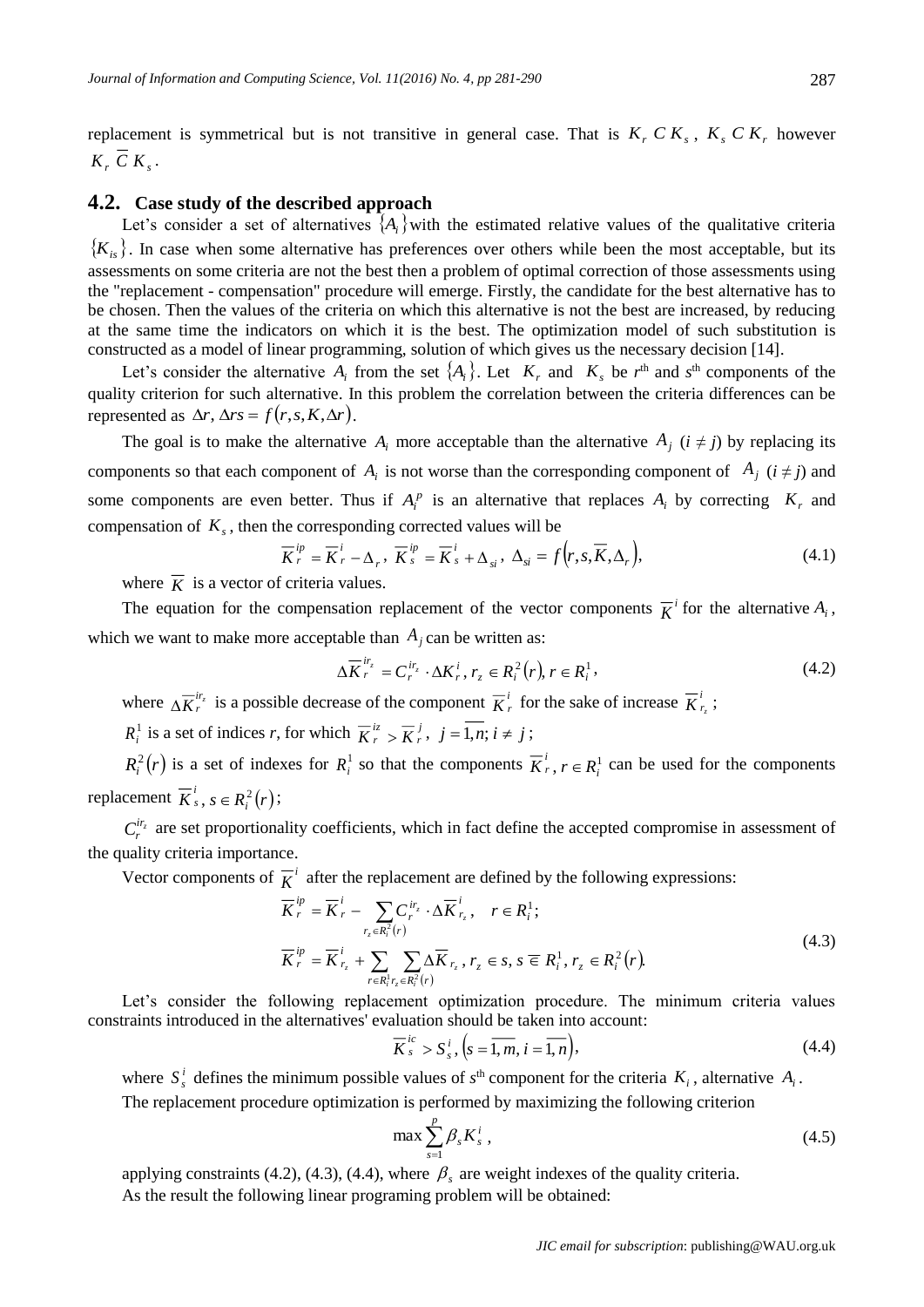$$
\max \left\{ \sum_{l \in L_i'} \beta_l \left( K_l^i - \sum_{l_m \in L_i^2(l)} \Delta K_l^{ilm} \right) + \sum_{\substack{l_m \cup L_i^2(l) \\ \forall l \in L_i^2}} \beta_{lm} \left( K_{l_m}^i + \sum_{l_m \in L_i^2(l)} \Delta K_l^{ilm} \right) \right\}.
$$
 (4.6)

Here unknowns are  $\beta_l$ ,  $\Delta K_l^s$ 

Let's consider the application of the described models for solving the practical replacement problem. We have three alternative architectures, the quality of which are assessed using five criteria. The alternate goal is to adjust the characteristics of one of the alternatives in order to make it the most acceptable. The numerical values of the architecture assessments are obtained using the modified AHP and are presented in Table 3.

| <b>Criterion</b> | Architectures |    |    |  |
|------------------|---------------|----|----|--|
|                  |               | A2 | Aз |  |
|                  |               |    |    |  |
| $K_2$            |               |    |    |  |
| $K_3$            |               |    |    |  |
|                  |               |    |    |  |
|                  |               |    |    |  |

Table 3: Numerical values of the architecture assessments using MAHP

It is necessary to correct the assessments for the alternative  $A_1$  in such a way that it will not be worse for all criteria then the other two alternatives, and for some criteria it will be better.

Here the set is  $L_i^1 \rightarrow \left(\forall l \in L_i^1, K_i^1 > K_i^1, i \neq j\right) \in \{1; 5\},\$  $L_i^1 \rightarrow \left(\forall l \in L_i^l, \overline{K}_l^i > \overline{K}_l^j, i \neq j\right)$ *i*  $L_i^1 \rightarrow [\forall l \in L_i^l, K_i^i > K_i^i, i \neq j] \in \{1,5\}$ , and correspondently  $L_i^2 = \{3,4\}$ . The goal is to

apply the assessments decrease of the first and fifth criteria in order to increase the third and the fourth assessments is such a way that they will be not worse than in other two alternatives. Since the maximum assessment of first criterion for the second and third alternatives is 2 and for the fifth one is 2 too, these limitations are set as following:

$$
5 - \left(\Delta \overline{K}_{13} + \Delta \overline{K}_{14}\right) \ge 2 \pm 1 \cdot y;
$$
  

$$
4 - \left(\Delta \overline{K}_{53} + \Delta \overline{K}_{54}\right) \ge 2 \pm 0.8 \cdot y.
$$

In order for the assessments of the third and fourth criteria that are applied in the correction were not worse than for the other two alternatives, the limitations are set as following:

$$
3 + (1, 6 \cdot \Delta \overline{K}_{13} + 1, 3 \cdot \Delta \overline{K}_{53}) \ge 6 + 0, 5 \cdot y;
$$
  

$$
2 + (2, 5 \cdot \Delta \overline{K}_{14} + 2 \cdot \Delta \overline{K}_{54}) \ge 4 + 0, 6 \cdot y.
$$

The replacement coefficients  $C_l^{ilm}$  are introduced by the experts based on the criteria importance.

| <b>Criterion</b> | Architecture |                |    |  |
|------------------|--------------|----------------|----|--|
|                  |              | A <sub>2</sub> | Аз |  |
| $K_1$            | 2,04         |                |    |  |
| $K_2$            | 4,00         |                |    |  |
| $K_3$            | 6,44         |                |    |  |
|                  | 4,53         |                |    |  |
| $K_{5}$          | 2.71         |                |    |  |

Table 4. Architecture assessments with corrections

The limitations of the maximum adjustment of the assessment for the first and fifth criteria are represented as follows:

$$
\Delta \overline{K}_{13} + \Delta \overline{K}_{14} \le 3;
$$
  

$$
\Delta \overline{K}_{53} + \Delta \overline{K}_{54} \le 2.
$$

As a result of the optimization problem, the solution with the introduced limitations will be set the following way: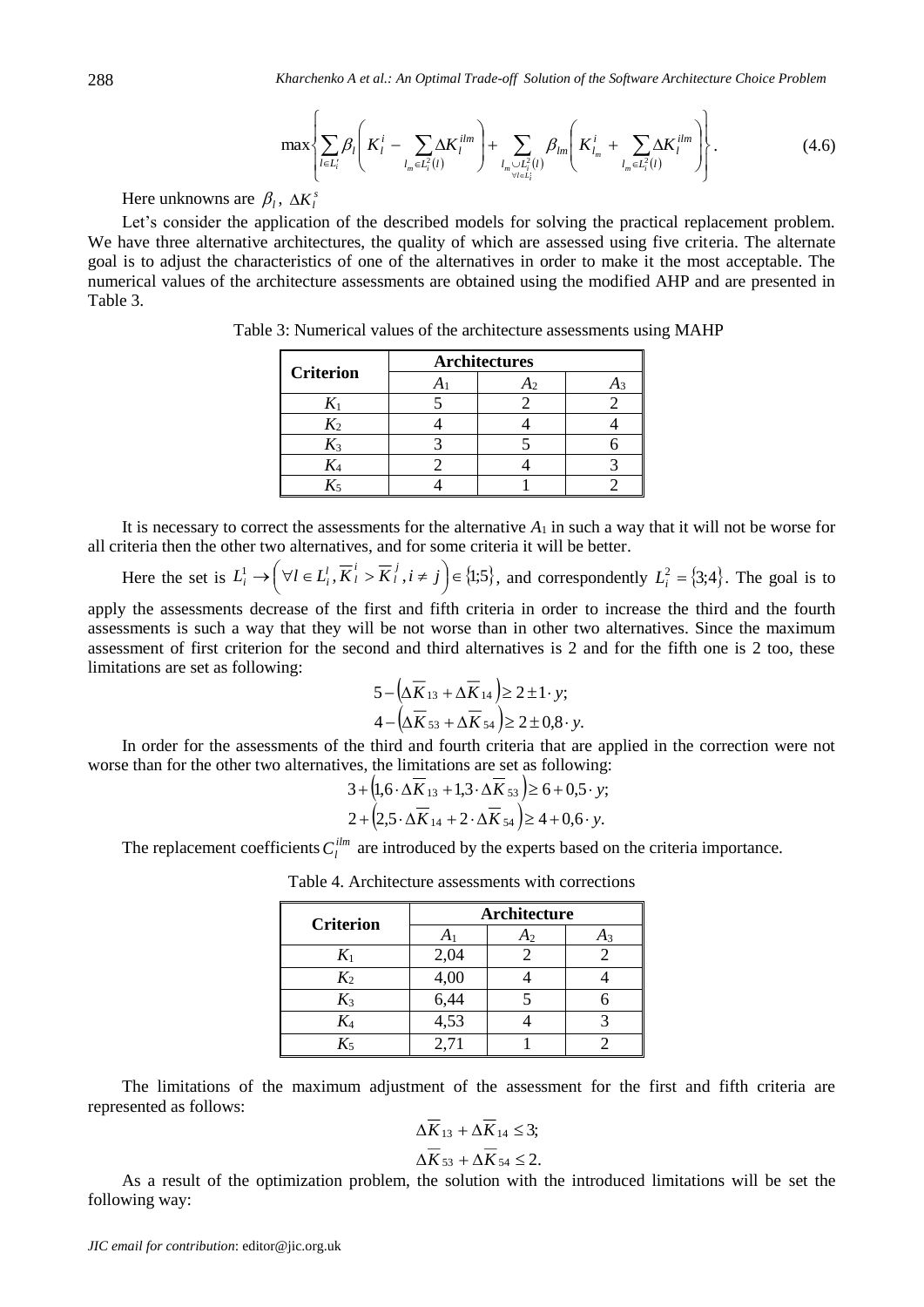$$
\Delta K_{13} = 0,12; \Delta K_{14} = 1,11; \Delta K_{53} = 0,18; \Delta K_{54} = 0; y = 0,13.
$$
\n(4.7)

The architecture assessments taking into account the calculated corrections are shown in the Table 4.

Now the alternative  $A_1$  is the most acceptable for all criteria except  $K_2$ , which assessment is not lower than the assessments of other alternatives. Thus in the described above selection method of the best alternative based on the assessment corrections, the trade-off should be defined based solely on the replacement criteria as apposed to using all criteria by assigning the proportional coefficients  $C_r^{\pi_z}$ . For this reason such problem is easier than the problem of determination of all criteria weights. However, the disadvantage of such an approach is that this method cannot be applied in cases when criteria are not comparable.

# **5. Conclusion**

The problem of proper determination of weights for partial criteria as a results of expert questioning is emerging when scalar convolution is used for multi-criteria problem of SWS architecture selection.The universal scalar convolution can be used to solve this problem. It reflects the proximity values of criteria to their threshold values, i.e. the criticality of current situation. Since such convolution is nonlinear with respect to the level of situation criticality for each criterion, so its application from one side allows to take into account technological "limitations" for criteria values. From the other side it is more accurate expression of integral criteria dependence from the level of "criticality".

In case when the preference for some alternative is granted, application of the procedure of criteria "replacement-compensation" allows to correct its indices in such way, that it can be selected for the project implementation.

## **6. References**

- [1] N.A. Sidorov. Software recovering, reuse and reengineering, Control systems and machines, 13 (1998) 74-83.
- [2] Erich Gamma, Richard Helm, Ralph Johnson, John Vlissides. Design Patterns: Elements of Reusable Object-Oriented Software, Addison Wesley Professional, (1994) 416.
- [3] R. Kazman. ATAM: Method for Architecture Evaluation, Pittsburgh, PA: Software Engineering Institute, Carnegie Mellon University, August 2000. – CMU/SEI-2000-TR-004, ADA377385. 83.
- [4] L. Bass.Software architecture in practice, 2nd ed., Addison-Wesley, (2003) 575.
- [5] M. Svahnberg, C. Wholin, and L. Lundberg. A Quality-Driven Decision-Support Method for Identifying Software Architecture Candidates, Int. Journal of Software Engineering and Knowledge Engineering, 13(5)(2003)547-573.
- [6] Al-Naeem, Taric. A Quality-Driven Systematic Approach for Architecting Distributed Software Applications, Proceedings of the 27<sup>th</sup> international conference on Software engineering ICSE-05. – ACM New York, NY, USA,  $(2005)244 - 253.$
- [7] Saaty T. Decision Making with the Analytic Network Process, N.Y.: Springer, (2006) 278 .
- [8] A. Pavlov, E. Lishchuk, V. Kut. Mathematical models of optimization for objects weights defining in the method of pairwise comparisons, System investigations and information technologies, IPSA, (2007)13 – 21.
- [9] A. Kharchenko, I. Bodnarchuk, I. Galay. The method of multicriteria optimization of software architecture on the base of trade-offs analysis, Software engineering, 3–4 (11–12)(2012) 5 – 11.
- [10] Kharchenko A. The method for comparative evaluation of software architecture with accounting of trade-offs. American Journal of Information Systems. 2(1)(2014)20-25. Available online at [http://pubs.sciepub.com/ajis/2/1/5.](http://pubs.sciepub.com/ajis/2/1/5)
- [11] A. Voronin, Y. Ziatdinov, Theory and practice of multicriteria decisions: models, methods, realization, Lambert Academic Publishing, (2013) 305.
- [12] V. Podinovskiy. Introduction into theory of criteria importance in multicriteria decision making problems, Moscov, Phismathlit, (2007)64.
- [13] Zhu l. Tradeoff and Sensitivity. Analysis in Software Architecture Evaluation Using Analytic Hierarchy Process. Software Quality Journal,13( 2005) 357-375.